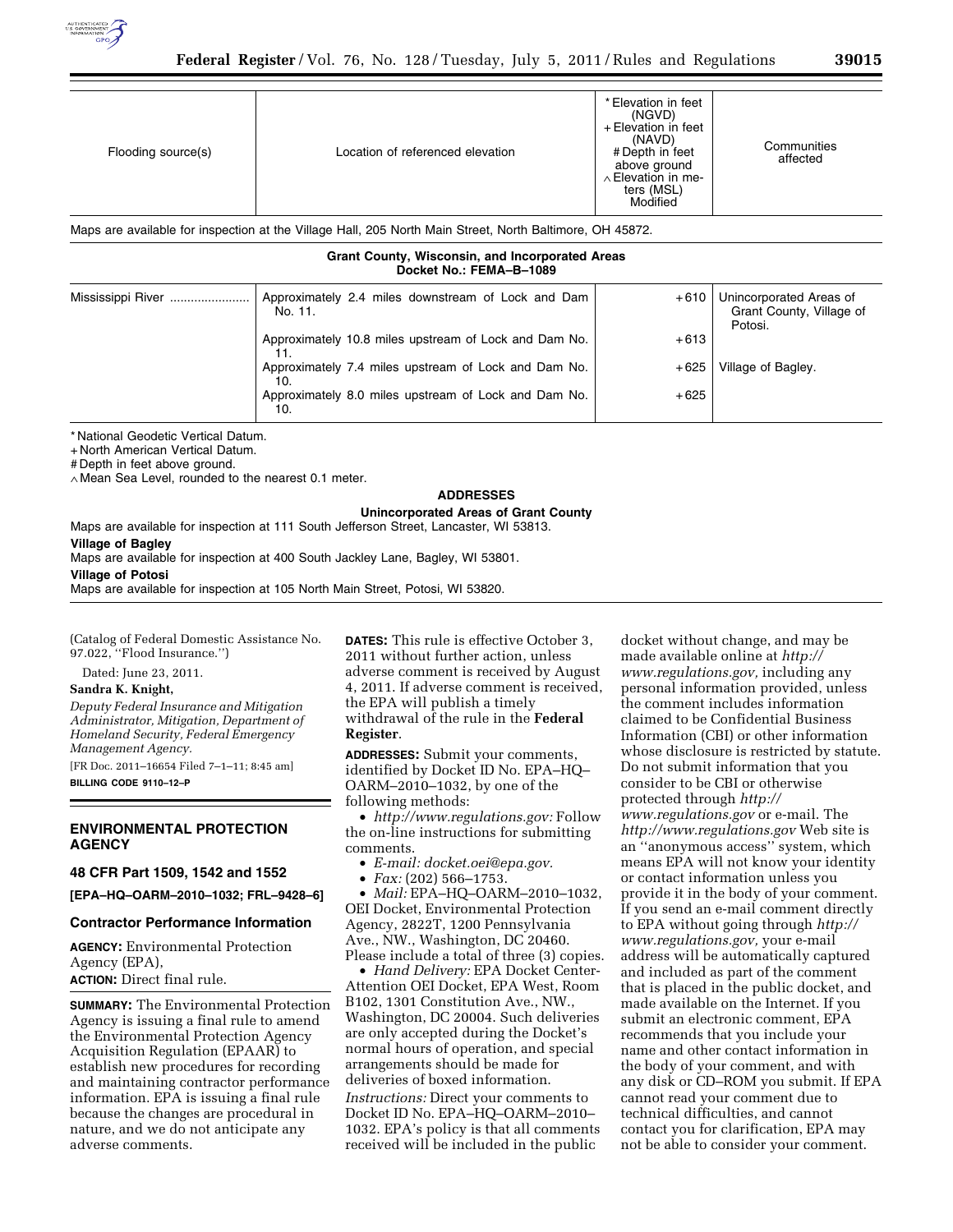Electronic files should avoid the use of special characters, any form of encryption, and be free of any defects or viruses. For additional information about EPA's public docket, visit the EPA Docket Center homepage at *[http://](http://www.epa.gov/epahome/dockets.htm) [www.epa.gov/epahome/dockets.htm.](http://www.epa.gov/epahome/dockets.htm)* 

*Docket:* All documents in the docket are listed in the *[http://](http://www.regulations.gov) [www.regulations.gov](http://www.regulations.gov)* index. Although listed in the index, some information is not publicly available, e.g., CBI or other information whose disclosure is restricted by statute. Certain other material, such as copyrighted material, will be publicly available only in hard copy. Publicly available docket materials are available either electronically in *[http://](http://www.regulations.gov) [www.regulations.gov,](http://www.regulations.gov)* or in hard copy at the Government Property-Contract Property Administration Docket, EPA/ DC, EPA West, Room 3334, 1301 Constitution Ave., NW., Washington, DC. The Public Reading Room is open from 8:30 a.m. to 4:30 p.m., Monday through Friday, excluding legal holidays. The telephone number for the Public Reading Room is (202) 566–1744, and the telephone number for the EPA Docket Center is (202) 566–1752. This Docket Facility is open from 8:30 a.m. to 4:30 p.m. Monday through Friday, excluding legal holidays.

# **FOR FURTHER INFORMATION CONTACT:**

Staci Ramrakha, Policy, Training, and Oversight Division, Acquisition Policy and Training Service Center (3802R), Environmental Protection Agency, 1200 Pennsylvania Avenue, NW., Washington DC 20460; *telephone number:* (202) 564–2017; *e-mail address: [ramrakha.staci@epa.gov.](mailto:ramrakha.staci@epa.gov)* 

### **SUPPLEMENTARY INFORMATION:**

#### **I. General Information**

1. *Submitting Classified Business Information (CBI).* Do not submit this information to EPA through *[http://](http://www.regulations.gov)  [www.regulations.gov](http://www.regulations.gov)* or e-mail. Clearly mark the part or all of the information that you claim to be CBI. For CBI information in a disk or CD–ROM that you mail to EPA, mark the outside of the disk or CD–ROM as CBI, and then identify electronically within the disk or CD–ROM the specific information that is claimed as CBI. In addition to one complete version of the comment that includes information claimed as CBI, a copy of the comment that does not contain the information claimed as CBI must be submitted for inclusion in the public docket.

Information so marked will not be disclosed except in accordance with procedures set forth in 40 CFR part 2.

2. *Tips for Preparing Your Comments.*  When submitting comments, remember to:

• Identify the rulemaking by docket number and other identifying information (subject heading, **Federal Register** date and page number).

• Follow directions—The agency may ask you to respond to specific questions or organize comments by referencing a Code of Federal Regulations (CFR) part or section number.

• Explain why you agree or disagree, suggest alternatives, and substitute language for your requested changes.

• Describe any assumptions and provide any technical information and/ or data that you used.

• If you estimate potential costs or burdens, explain how you arrived at your estimate in sufficient detail to allow for it to be reproduced.

• Provide specific examples to illustrate your concerns, and suggest alternatives.

• Explain your views as clearly as possible, avoiding the use of profanity or personal threats.

• Make sure to submit your comments by the comment period deadline identified.

### **II. Background**

The EPA recently transitioned from the National Institutes of Health's Contractor Performance System (CPS) to the Department of Defense's Contractor Performance Assessment Reporting System (CPARS). As a result, the requirement to use CPS is being removed from the EPAAR and applicable CPARs instructions are being added. In addition, all past performance requirements are being moved from subpart 1509 to 1542 in order to align with past performance information in the FAR.

### **III. Final Rule**

This final rule makes the following changes: (1) Remove EPAAR 1509–170, Contractor Performance Evaluations; (2) Remove EPAAR clause 1552.209–76, Contractor Performance Evaluations; (3) Add EPAAR 1542.15, Contractor Performance Information; (4) Add EPAAR 1552.242–71, Contractor Performance Evaluations.

# **IV. Statutory and Executive Order Reviews**

## *A. Executive Order 12866: Regulatory Planning and Review*

This action is not a ''significant regulatory action'' under the terms of Executive Order (EO) 12866 (58 FR 51735, October 4, 1993) and is therefore not subject to review under the EO.

# *B. Paperwork Reduction Act*

This action does not impose an information collection burden under the provisions of the *Paperwork Reduction Act,* 44 U.S.C. 3501 *et seq.* Burden is defined at 5 CFR 1320.3(b).

*C. Regulatory Flexibility Act (RFA), as Amended by the Small Business Regulatory Enforcement Fairness Act of 1996 (SBREFA), 5 U.S.C. 601 et seq.* 

The RFA generally requires an agency to prepare a regulatory flexibility analysis of any rule subject to notice and comment rulemaking requirements under the Administrative Procedure Act or any other statute, unless the agency certifies that the rule will not have a significant economic impact on a substantial number of small entities. Small entities include small businesses, small organizations, and small governmental jurisdictions.

For purposes of assessing the impact of today's proposed rule on small entities, ''small entity'' is defined as: (1) A small business that meets the definition of a small business found in the Small Business Act and codified at 13 CFR 121.201; (2) a small governmental jurisdiction that is a government of a city, county, town, school district or special district with a population of less than 50,000; or (3) a small organization that is any not-forprofit enterprise which is independently owned and operated, and is not dominant in its field.

After considering the economic impacts of today's proposed rule on small entities, I certify that this action will not have a significant economic impact on a substantial number of small entities. In determining whether a rule has a significant economic impact on a substantial number of small entities, the impact of concern is any significant adverse economic impact on small entities, because the primary purpose of the regulatory flexibility analyses is to identify and address regulatory alternatives ''which minimize any significant economic impact of the proposed rule on small entities'' 5 U.S.C. 603 and 604. Thus, an agency may certify that a rule will not have a significant economic impact on a substantial number of small entities if the rule relieves regulatory burden, or otherwise has a positive economic effect on all of the small entities subject to the rule. Since documenting past performance is applicable to large and small entities, this rule will not have a significant economic impact on small entities. We continue to be interested in the potential impacts of the proposed rule on small entities and welcome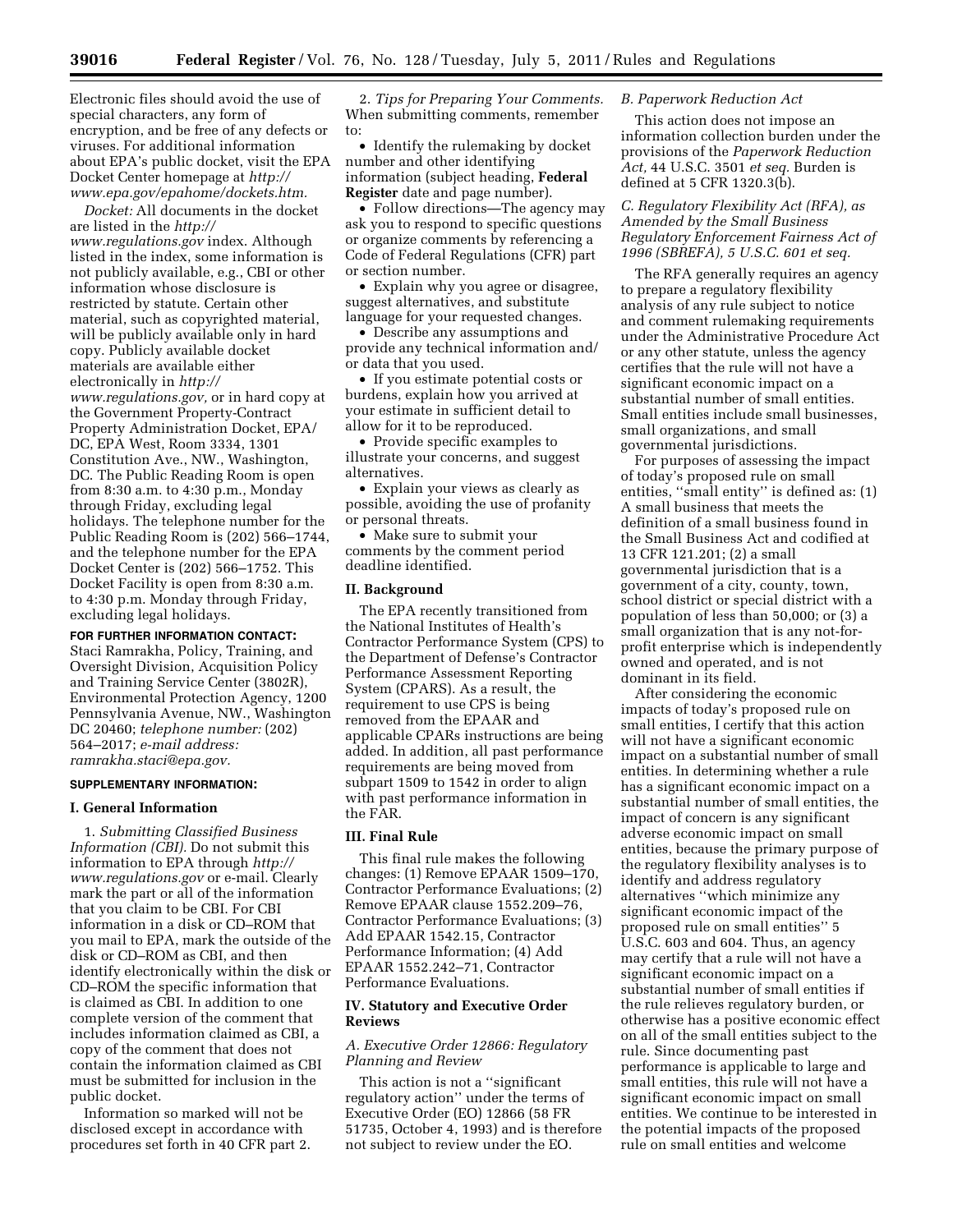comments on issues related to such impacts.

#### *D. Unfunded Mandates Reform Act*

This rule does not contain a Federal mandate that may result in expenditures of \$100 million or more for State, local, and tribal governments, in the aggregate, or the private sector in any one year. Any private sector costs for this action relate to paperwork requirements and associated expenditures that are far below the level established for UMRA applicability. Thus, this rule is not subject to the requirements of sections 202 or 205 of UMRA. This rule is also not subject to the requirements of section 203 of UMRA because it contains no regulatory requirements that might significantly or uniquely affect small governments.

### *E. Executive Order 13132: Federalism*

This action does not have federalism implications. It will not have substantial direct effects on the States, on the relationship between the national government and the States, or on the distribution of power and responsibilities among the various levels of government, as specified in Executive Order 13132. Thus, Executive Order 13132 does not apply to this action. In the spirit of Executive Order 13132, and consistent with EPA policy to promote communications between EPA and State and local governments, EPA specifically solicits comment on this proposed action from State and local officials.

### *F. Executive Order 13175: Consultation and Coordination With Indian Tribal Governments*

This action does not have tribal implications, as specified in Executive Order 13175 (65 FR 67249, November 9, 2000). Thus, Executive Order 13175 does not apply to this action. In the spirit of Executive Order 13175, and consistent with EPA policy to promote communication between EPA and Tribal governments, EPA specifically solicits additional comment on this proposed rule from Tribal officials.

## *G. Executive Order 13045: Protection of Children From Environmental Health Risks and Safety Risks*

EPA interprets EO 13045 (62 FR 19885, April 23, 1997) as applying only to those regulatory actions that concern health or safety risks, such that the analysis required under section 5–501 of the EO has the potential to influence the regulation. This action is not subject to EO 13045 because it does not establish an environmental standard intended to mitigate health or safety risks.

*H. Executive Order 13211: Actions Concerning Regulations That Significantly Affect Energy Supply, Distribution, or Use* 

This action is not subject to Executive Order 13211 (66 FR 28355 (May 22, 2001)), because it is not a significant regulatory action under Executive Order 12866.

## *I. National Technology Transfer and Advancement Act of 1995*

Section 12(d) of the National Technology Transfer and Advancement Act of 1995 (''NTTAA''), Public Law 104–113, section 12(d) (15 U.S.C. 272 note) directs EPA to use voluntary consensus standards in its regulatory activities unless to do so would be inconsistent with applicable law or otherwise impractical. Voluntary consensus standards are technical standards (e.g., materials specifications, test methods, sampling procedures, and business practices) that are developed or adopted by voluntary consensus standards bodies. NTTAA directs EPA to provide Congress, through OMB, explanations when the Agency decides not to use available and applicable voluntary consensus standards.

This proposed rulemaking does not involve technical standards. Therefore, EPA is not considering the use of any voluntary consensus standards.

# *J. Executive Order 12898: Federal Actions To Address Environmental Justice in Minority Populations and Low-Income Populations*

Executive Order 12898 (59 FR 7629 (Feb. 16, 1994)) establishes federal executive policy on environmental justice. Its main provision directs federal agencies, to the greatest extent practicable and permitted by law, to make environmental justice part of their mission by identifying and addressing, as appropriate, disproportionately high and adverse human health or environmental effects of their programs, policies, and activities on minority populations and low-income populations in the United States.

EPA has determined that this proposed rule will not have disproportionately high and adverse human health or environmental effects on minority or low-income populations because it does not affect the level of protection provided to human health or the environment.

#### *K. Congressional Review*

The Congressional Review Act, 5 U.S.C. 801 *et seq.,* as added by the Small Business Regulatory Enforcement Fairness Act of 1996, generally provides that before a rule may take effect, the

agency promulgating the rule must submit a rule report, which includes a copy of the rule, to each House of the Congress and to the Comptroller General of the United States. Section 804 exempts from section 801 the following types of rules (1) rules of particular applicability; (2) rules relating to agency management or personnel; and (3) rules of agency organization, procedure, or practice that do not substantially affect the rights or obligations of non-agency parties. 5 U.S.C. 804(3). EPA is not required to submit a rule report regarding today's action under section 801 because this is a rule of agency organization, procedure, or practice that does not substantially affect the rights or obligations of non-agency parties.

## **List of Subjects in 48 CFR Parts 1509, 1542 and 1552**

Environmental protection, Contractor performance information, Describing agency needs.

Dated: June 27, 2011.

# **John R. Bashista,**

*Director, Office of Acquisition Management.* 

Therefore, 48 CFR Chapter 15 is amended as set forth below:

■ 1. The authority citation for 48 CFR parts 1509, 1542 and 1552 continues to read as follows:

5 U.S.C. 301; Sec. 205(c), 63 Stat. 390, as amended, 40 U.S.C. 486(c); and 41 U.S.C. 418b

# **PART 1509—CONTRACTOR QUALIFICATIONS**

# **Subpart 1509.170 [Removed]**

■ 2. Remove subpart 1509.170, consisting of 1509.170–1 through 1509.170–8.

## **PART 1542—CONTRACT ADMINISTRATION**

■ 3. Add subpart 1542.15, consisting of 1542.1500 and 1542.1502 through 1542.1504, to read as follows:

### **Subpart 1542.15—Contractor Performance Information**

Sec.<br>1542.1500 Scope of subpart.<br>Policy. 1542.1502 1542.1503 Procedures. 1542.1504 Clauses.

## **Subpart 1542.15—Contractor Performance Information**

## **§ 1542.1500 Scope of subpart.**

This subpart provides EPA policies and establishes responsibilities for recording and maintaining contractor performance information.